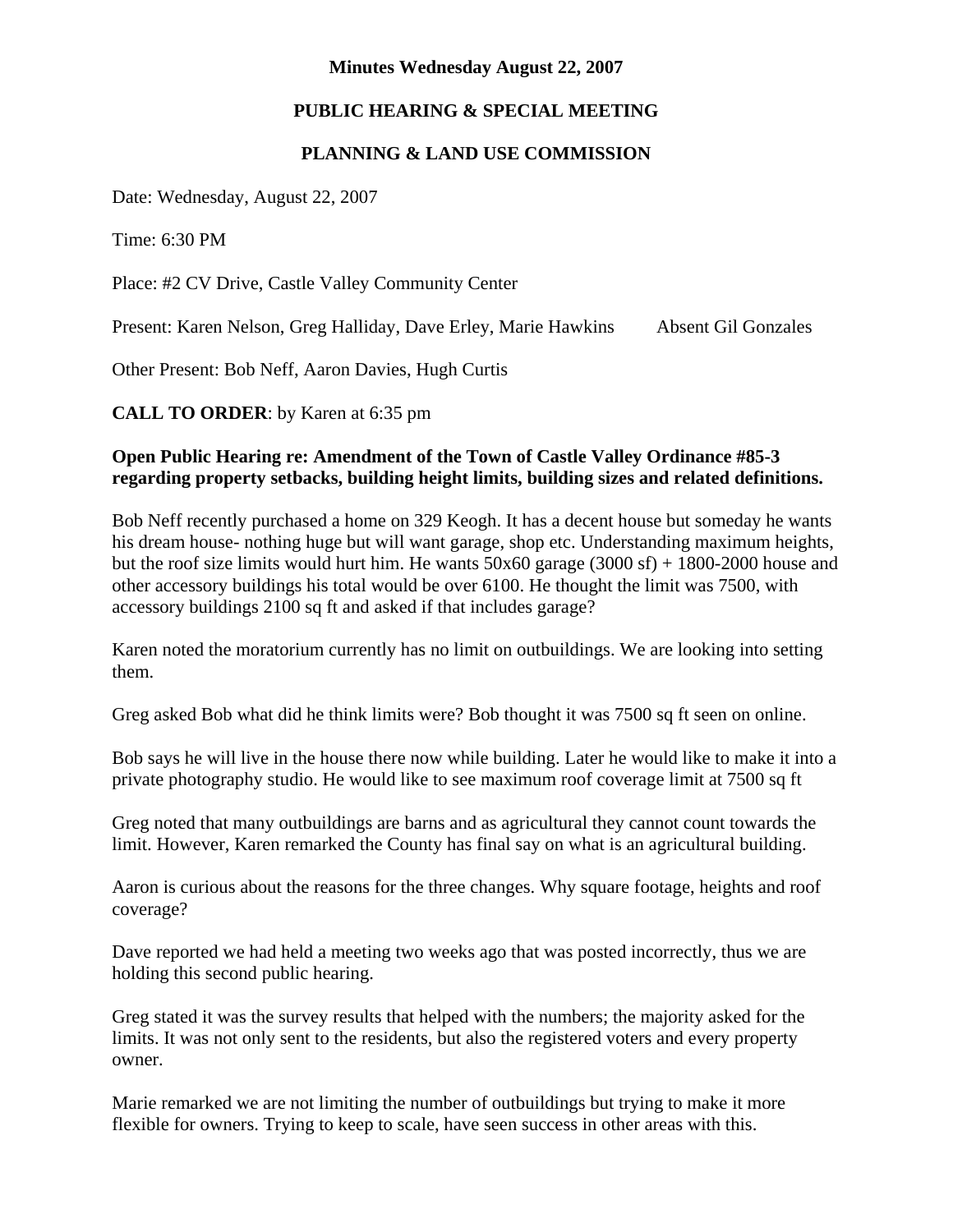Karen said the County has in their Land Use Policy, the size of the outbuildings is limited to 40% of the primary residence. We are clarifying our definitions, as in Basements to be the same as International Building Code's. Concerning setback requirements, our biggest issue is visual impact- pushing development more towards the center of the lot gives extra buffer for neighbors. Wells and septic setbacks stay same.. Heights are an important visual impact issue. We did not want to limit to one story houses.

Aaron didn't think heights were on the survey, Survey was flawed.

Greg says we did the best we could with what we had.

Karen states we heavily weighted on the answers from the direct questions. We looked at previous surveys too. The view shed is repeatedly a concern.

Aaron does have an understanding of why the changes. What about drainage, water, energy, etc.?

Karen states there was a petition for limits; this was a message from the community. Most feedback has been positive on wanting some limits.

Dave says it is supply and demand. We have 441 lots and it would be difficult for current residents if the huge homes come in. They will want the water, energy etc for their homes, providing that may take from others that are already here.

Karen says we got the idea for these limits from a subdivision in Eagle, Colorado, where we got the umbrella effect of roof, heights of outbuilding big enough for largest RV. They have had no opposition so far..

Marie reported many from out of town did respond and want limits also. We are trying to protect all the property owners and residents. The survey results are our only form of democracy- those that speak up are heard.

Karen says the specifics of language and definitions give owners maximum flexibility to do as they like but still address the visual impact. Basements under the 2 ft above ground limit will not be counted. Attached garages are counted because they are easily turned into living space. The 4500 sq ft house limit and the 2500 sq ft accessory building limit is a generous umbrella.

PLUC is set on their numbers. After this hearing they will make necessary changes and give to Town Council for approval and/or action. They must also schedule a public hearing prior to voting.

Hugh states it can be a water issue too; large houses use large amount of water. Worried the water table may drop from over use. House size limit will also in part protect water table.

Karen says we have one aquifer that supplies the valley; closer to rim it is saltier. As the water table lowers the salt will go down towards valley floor. As a whole the ordinance must be revised. It has many important things in it but it is unorganized. It is PLUC's priority to clean it up. Clarification and simplifying of the wording in the ordinance. It started as a small ordinance and then kept being added on to.

### **ADJOURNMENT OF PUBLIC HEARING: 7:35 pm by Karen**